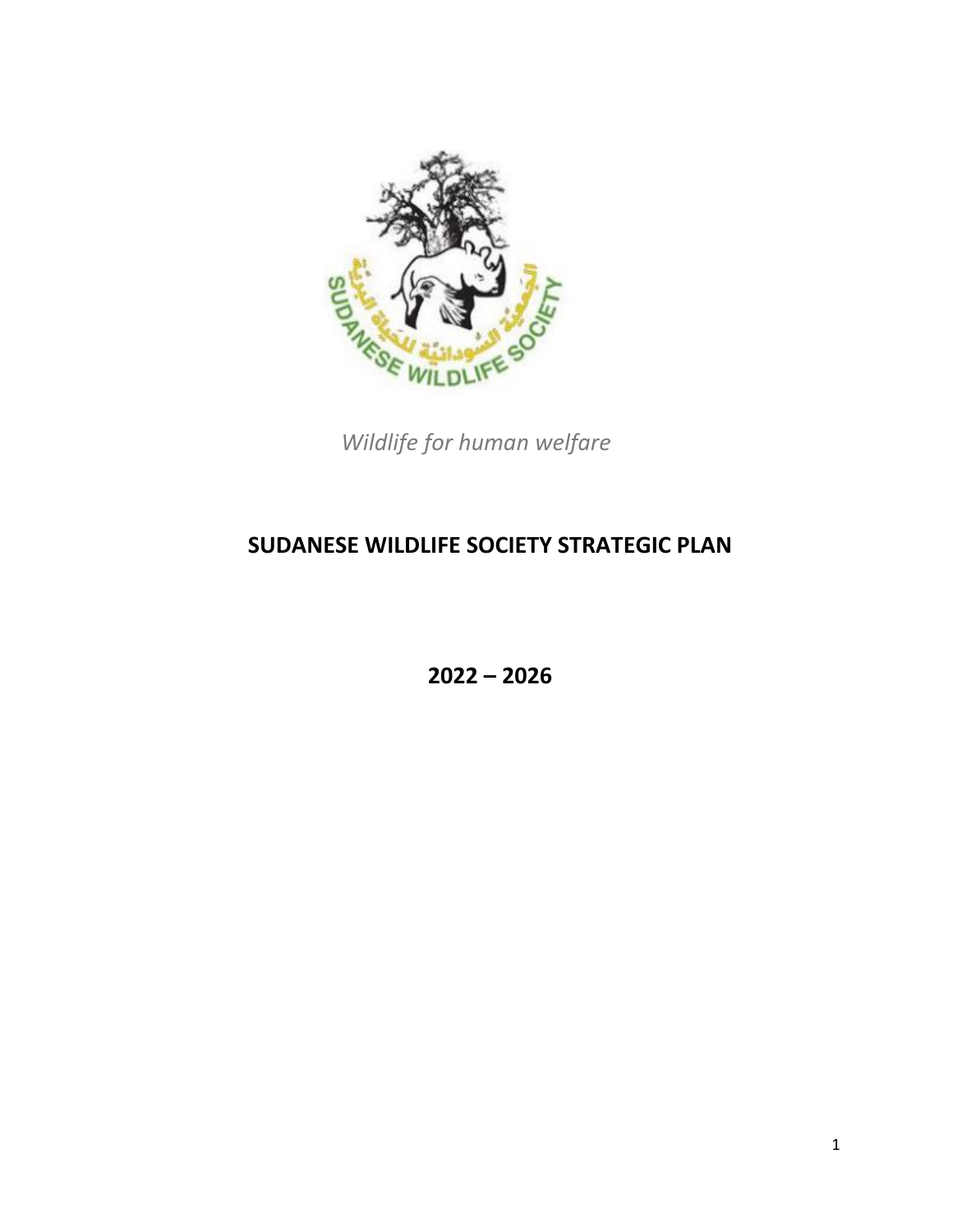## CONTENTS Page No**.**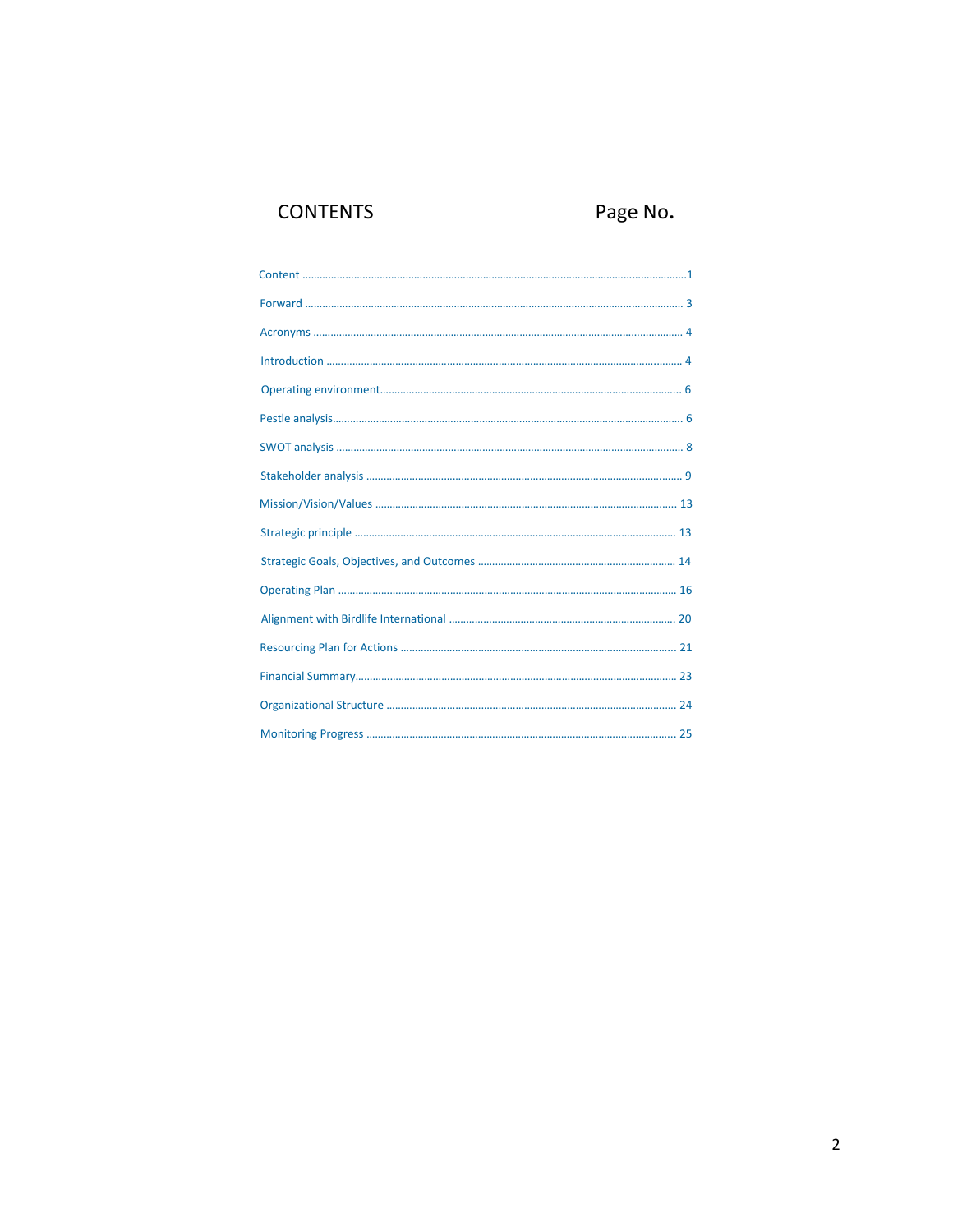### Forward

In our rapidly developing world that heads every day towards the global village, environmental threats, especially to WL, strike fast and spread even faster. New challenges in conservation are emerging with brand new offenders of WL habitats such as mechanized agriculture, mining and urbanization; as a result, many species are being put at the verge of extinction.

SWS is an active civil society among the working NGOs in Sudan, with a unique task and commitment. To this end and through its efforts, the society has proven to be the guardian of WL resources misuse, which is understandably believed to be a huge task in a country with geographical location and size like Sudan. The Society has up to now and over the years developed and reformed itself, seeking a better performance and accommodation of the national demands and the international requirements.

SP (2022- 2026) for SWS has been developed after thorough studies of the situation with the involvement of key stakeholders. Therefore, a smooth and fruitful application and implementation of the plan is expected.

I would like to acknowledge the effort invested by SP development. My sincere thank goes to all who has participated in various steps of the plan development.

Finally, this is work is a milestone towards achieving the vision of the SWS and in fulfilling its mission in the second decade of the millennium. I will be looking forward for translating the words of the plan into actions.

mtachim

Ibrahim M. Hashim, President

SWS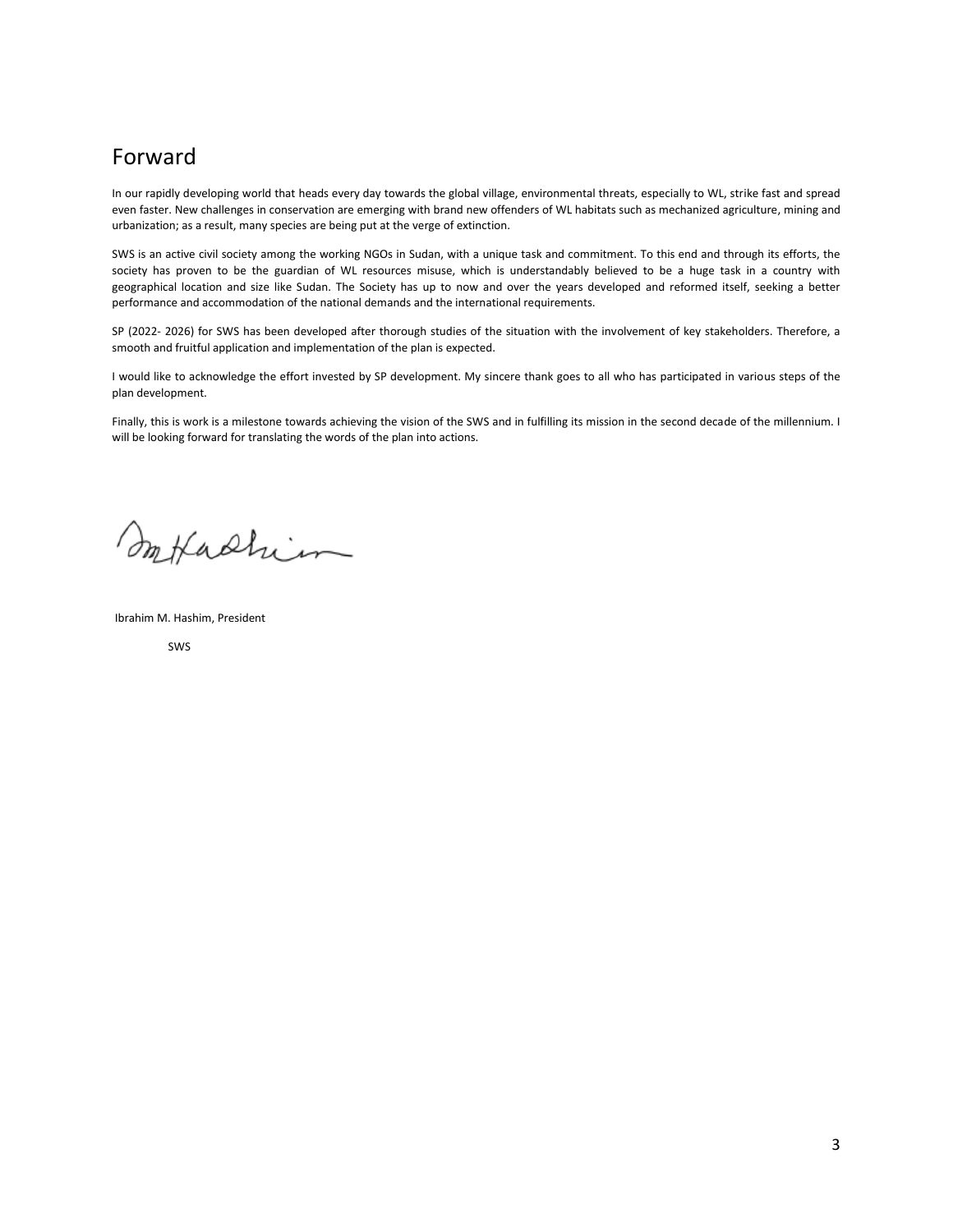## Acronyms

| <b>BL</b>    | <b>Birdlife</b>                                      |
|--------------|------------------------------------------------------|
| DNP          | <b>Dinder National Park</b>                          |
| ЕC           | <b>Executive Committee</b>                           |
| <b>EES</b>   | <b>Endemic and Endangered Species</b>                |
| GDP          | <b>Gross Domestic Product</b>                        |
| <b>HCENR</b> | Higher Council for Environment and Natural Resource  |
| <b>IBA</b>   | <b>Important Biodiversity Area</b>                   |
| <b>FMTAW</b> | Federal Ministry of Tourism Antiquities and Wildlife |
| <b>FMAR</b>  | <b>Federal Ministry of Animal Resources</b>          |
| <b>FMHE</b>  | Federal Ministry of Higher Education                 |
| MEES         | Management of Endemic and Endangered Species         |
| ΜP           | Management Plan                                      |
| NFC          | National Forestry Corporation                        |
| NGO          | Non-governmental organization                        |
| NR.          | <b>Natural Resources</b>                             |
| PAs          | <b>Protected Areas</b>                               |
| <b>RNP</b>   | <b>Radom National Park</b>                           |
| <b>SP</b>    | Strategic plan                                       |
| <b>SWS</b>   | Sudanese Wildlife Society                            |
| WCGA         | Wildlife Conservation General Administration         |
| WL           | Wildlife                                             |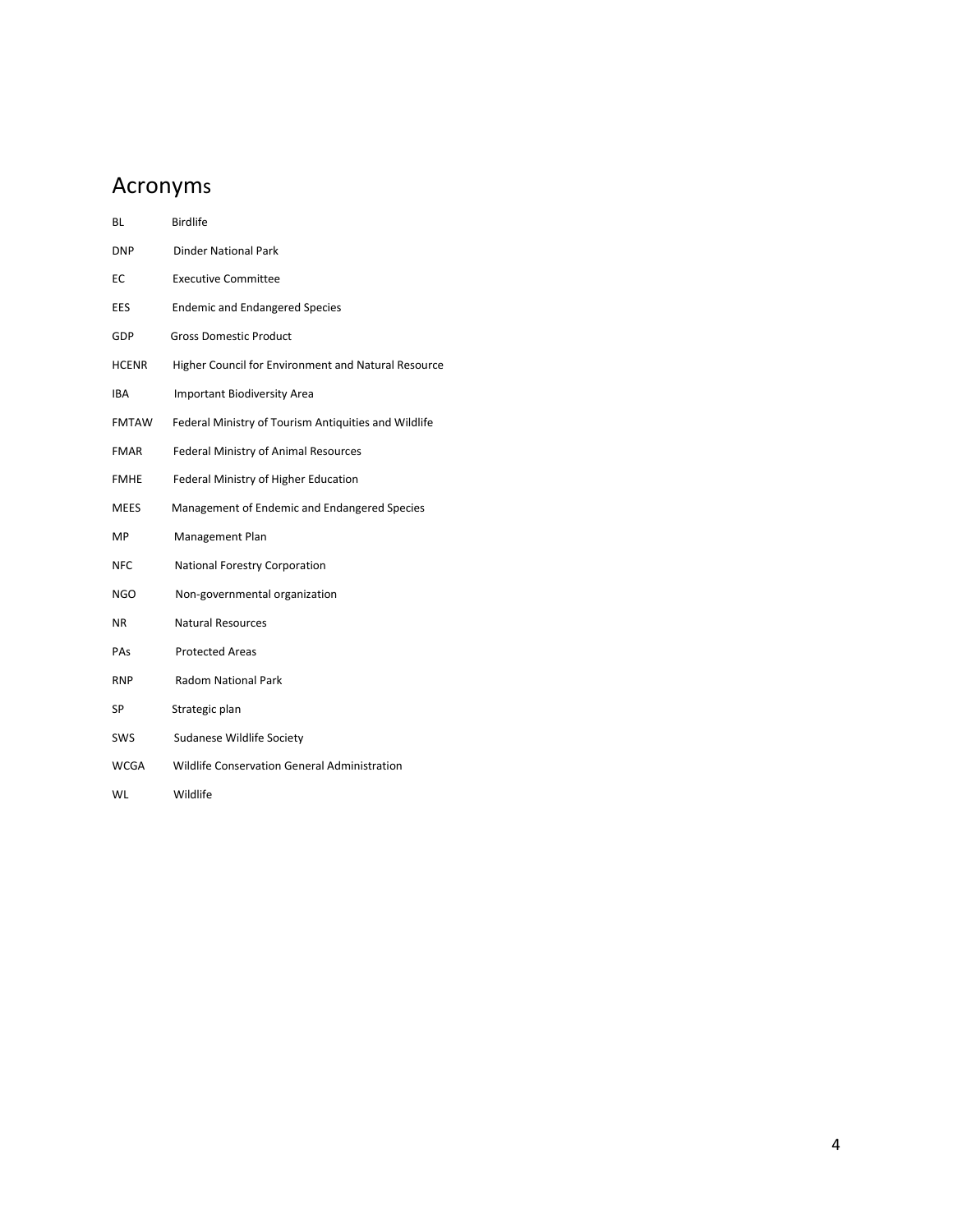#### Introduction

The SWS was established on 25 July 2000. According to its constitution, the society is secular, non-political, non-for-profit making and indigenous NGO that works in collaboration with national and international organizations to conserve WL. The organogram of the society is presented in Fig 1. The SWS is officially registered in the Ministry of Humanitarian Affairs, given the Registration Number: T. NO. 899.

Sudan is a vast African country with rich biodiversity. However, WL conservation was deeply rooted in Sudan which was regarded as one of the pioneering countries in the continent. Fourteen PAs have been proclaimed in Sudan. Among these, six (43 %) were proclaimed by the colonial rule during the period spanning 1930 – 1939. The remaining protected areas (57 %) have been proclaimed after independence during the period from 1980 to 2015. Six national parks, specifically, Sanganeib (SANP), Wadi Hawar (WHNP), Jebal Alhassania (JHNP), Dungonab Bay (DBNP), Jebel Al Dair (JDNP), and Algazalah (EGNP) have been recently proclaimed during the period spanning 1994 to 2015. According to Aichi Targets, the proportion of terrestrial protected areas relative to Sudan's area is below the international standard (17%), but the proportion of marine protected areas (10%) has already been achieved.

GDP is expected to rise in Sudan by just 0.6% in 2021, as soaring inflation and goods shortages weigh on consumer and business activity. Growth may accelerate to 2.4% in 2022, as economic conditions begin to normalize.

The conservation policy of Sudan focuses only on law enforcement. Due to the vast areas of PAs with limited logistics and a growing need for resource collection and protein by local communities found around these areas, it is beyond the reach of the government alone to maintain the situation. Thus, SWS strategy comes with a vision to place the conservation efforts at the top of the NR management agenda.

Before starting the planning process, SP team (SWS members) reviewed the SWS's content to ensure its readiness to develop the SP, and the following were reviewed:

- The SWS Constitution.
- The SWS Board.
- The SWS paid staff.
- The SWS membership body and Board that are committed to the strategic and operational planning process.
- The SWS financial control systems and clear reporting structures.
- The SWS internal policies that support its governance, leadership, and management.
- The SWS organizational structure.

SWS SP is based on the following references:

- Guidelines for BL partners on preparing strategic and operational plans.
- Workbook for BL Partners on Preparing Strategic and Operational Plans.
- **IUCN** strategy
- IBAs
- Sudan National Laws and Policies: The WL Act (1986) and Environmental Protection Policy Act 2001.
- SWS SP (2013 2016).
- Sudan and South Sudan Country Risk Report Includes 10-year forecasts to 2030 (Fitch Solutions).

 The plan is subjected to thorough situation analysis, enriched by data and information coming from various sources including records, interviews, personal communication and literature review.

The strategic goals, objectives and outcomes comply with BL Strategic Pillars which are Save Species, Conserve Sites and Habitats, Encourage Ecological Sustainability and Empower People for Positive Change.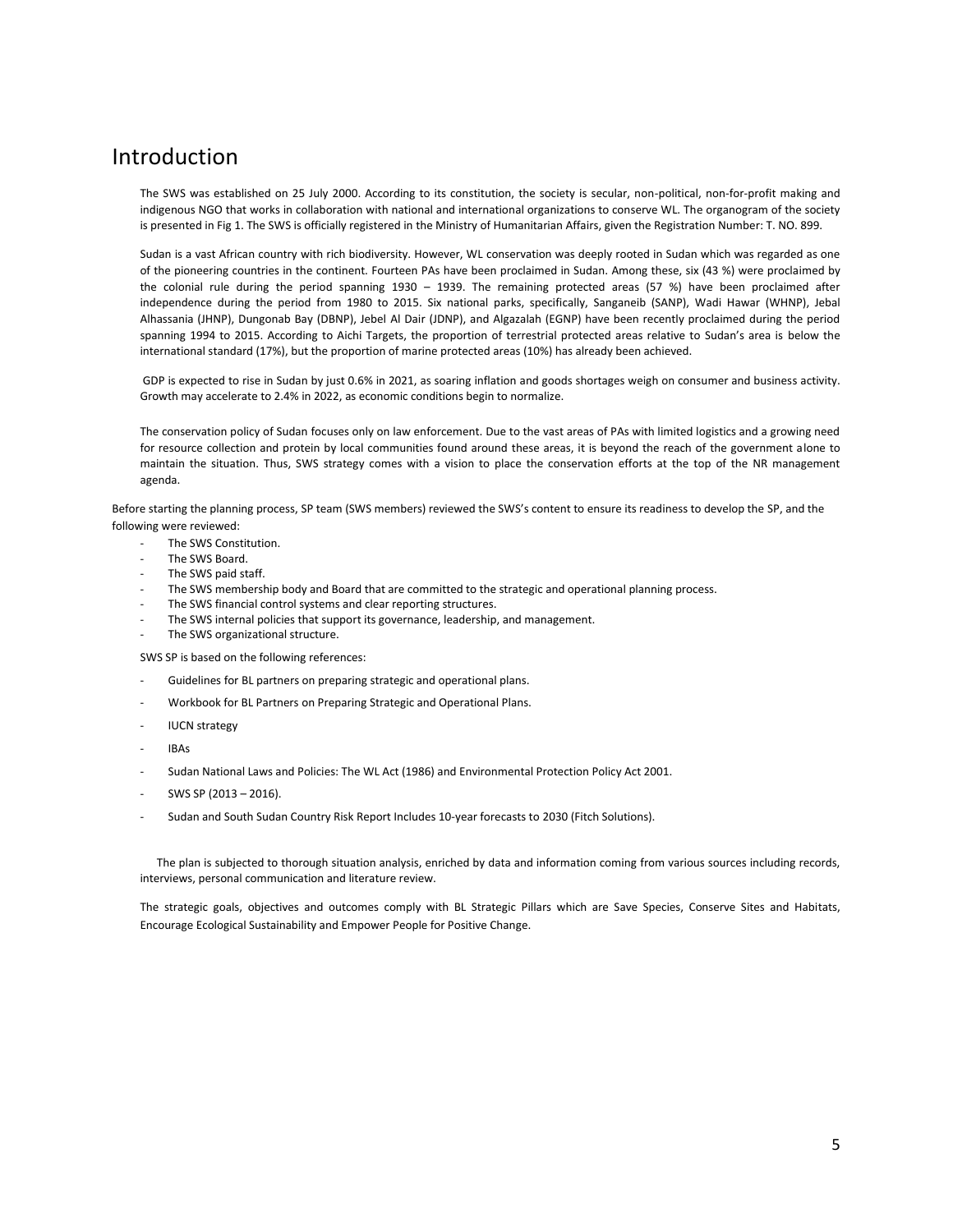### Operating Environment PESTLE ANALYSIS

|   |                  | Political instability (Civil unrest and its impacts on NR).                                                                                                                                                                                                                                                                                                                                                      |
|---|------------------|------------------------------------------------------------------------------------------------------------------------------------------------------------------------------------------------------------------------------------------------------------------------------------------------------------------------------------------------------------------------------------------------------------------|
|   |                  | Lack of awareness of politicians about environmental issues.                                                                                                                                                                                                                                                                                                                                                     |
|   |                  | Wars: environmental degradation, habitat loss and overharvesting of WL and vegetation in conflict zones.                                                                                                                                                                                                                                                                                                         |
|   |                  | Conflict in land use (dispute on sizes of PAs).<br>$\overline{\phantom{a}}$                                                                                                                                                                                                                                                                                                                                      |
| P | <b>Political</b> | The current and potential political situation: Rising social unrest in Sudan amid widespread public disapproval of a<br>$\qquad \qquad \blacksquare$<br>military takeover of government in October 2021 will increase political risks in the country, potentially threatening<br>the government. In addition, escalating violence in the Western Darfur region further clouds the country's security<br>profile. |
|   |                  | Adoption of environmental issues.                                                                                                                                                                                                                                                                                                                                                                                |
|   |                  | Policies Change: Policies towards PAs not stable (i.e., Degazetting Rahad Game Reserve, encroaching boundaries<br>of DNP, artisanal gold mining in RNP                                                                                                                                                                                                                                                           |
|   |                  | Ineffective trans-boundary cooperation.<br>-                                                                                                                                                                                                                                                                                                                                                                     |
|   |                  | Agriculture expansion, charcoal making, and building material.<br>$\overline{\phantom{a}}$                                                                                                                                                                                                                                                                                                                       |
|   |                  | Inflation rate.                                                                                                                                                                                                                                                                                                                                                                                                  |
| Е | <b>Economic</b>  | Economic growth and structure: Sudan contains sizeable oil reserves and benefits from rising gold and agricultural<br>production. In addition, Sudan has significant potential to develop its agricultural sector, with tracts of arable land                                                                                                                                                                    |
|   |                  | available in the north of the country. This coupled with the removal of trade and financial sanctions could supply a<br>notable boost to investment in the years to come.                                                                                                                                                                                                                                        |
|   |                  | Tourism.                                                                                                                                                                                                                                                                                                                                                                                                         |
|   |                  | Resource collection: Local community livelihood depends on fruits, honey, firewood, building, subsistence<br>$\overline{\phantom{a}}$<br>hunting, and handcraft materials collection and fishing as well.                                                                                                                                                                                                        |
|   |                  | Rapid increase in human population: Population pressures results in increased demands in NR.                                                                                                                                                                                                                                                                                                                     |
|   |                  | Poverty: Poverty undermines biodiversity by forcing people to pursue ecologically destructive economic options.                                                                                                                                                                                                                                                                                                  |
|   |                  | Norms, cultures, and religions.                                                                                                                                                                                                                                                                                                                                                                                  |
|   |                  | Illiteracy: illiteracy is the root to challenges that face biodiversity conservation.                                                                                                                                                                                                                                                                                                                            |
| S | <b>Social</b>    | Employments (jobs, handcrafts): Unemployment leads to artisanal mining, sales, and use of forest resources as a<br>major source of livelihood.                                                                                                                                                                                                                                                                   |
|   |                  | Educational levels: discrepancies in environmental awareness among different sectors of community.                                                                                                                                                                                                                                                                                                               |
|   |                  | Medicine: Traditional Medicine being the causes of the overexploitation of some wild species.                                                                                                                                                                                                                                                                                                                    |
|   |                  | Gender-wise contribution: Integration of gender into efforts to achieve biodiversity goals.                                                                                                                                                                                                                                                                                                                      |
|   |                  | Taboos: Sometimes help in conservation, like communities do not hunt and feed upon certain species.                                                                                                                                                                                                                                                                                                              |
|   |                  |                                                                                                                                                                                                                                                                                                                                                                                                                  |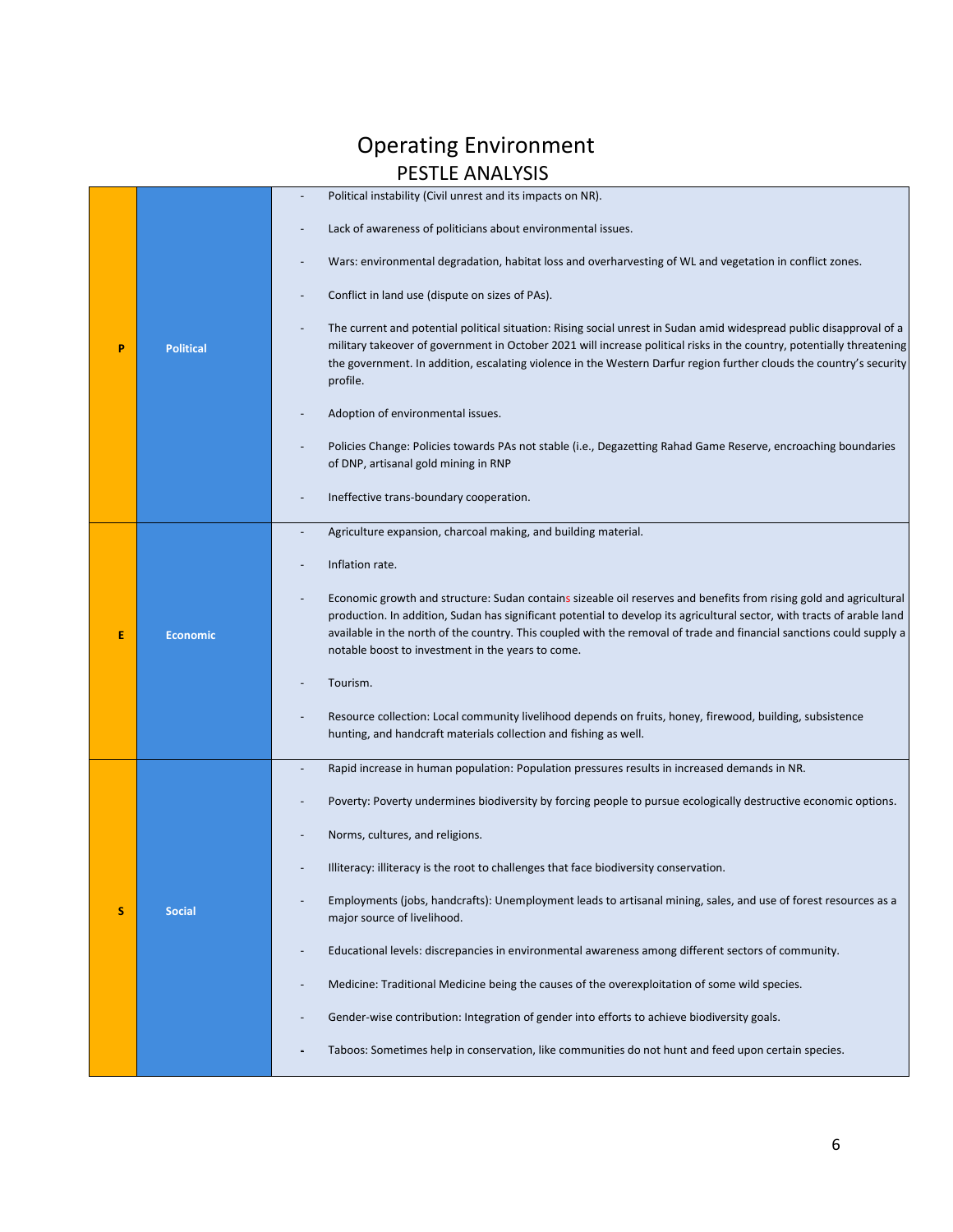|   | <b>Technological</b> | The use of modern technology for studying and surveying WL. Technological innovations (satellite tags) promote<br>conservation of biodiversity.<br>The use of social media for raising awareness.                                                                                                                                                                                                                                           |
|---|----------------------|---------------------------------------------------------------------------------------------------------------------------------------------------------------------------------------------------------------------------------------------------------------------------------------------------------------------------------------------------------------------------------------------------------------------------------------------|
|   | Legal                | Trade in WL.<br>Lack of enforcing regulations and laws. Lack of Skilled and knowledgeable patrolling staff.<br>International treaties and agreement. Lack of inter-institutional coordination causes poor law enforcement.<br>Setting laws.<br>Lack of local community involvement to support compliance with biodiversity conservation regulations.<br>Hunting (Falconry): Although threatened, increasing falconry trade is taking place. |
| E | <b>Environmental</b> | Climate change.<br>Out-break of diseases and pandemics.<br>Invasive species.<br>Pollution.                                                                                                                                                                                                                                                                                                                                                  |

#### SWOT ANALYSIS

| N <sub>0</sub> | Strength                                                                                                                                     |
|----------------|----------------------------------------------------------------------------------------------------------------------------------------------|
| $\mathbf{1}$   | Most members are professional WL scientists.                                                                                                 |
| 3              | Networking with international organization.                                                                                                  |
| 4              | SWS Contributed to biodiversity conservation through international events.                                                                   |
|                | Weakness                                                                                                                                     |
| 1              | Meager financial resources.                                                                                                                  |
| $\overline{2}$ | Organizational structure: The executive committee (EC) comprised of seven members.                                                           |
| 3              | Members inexperienced in project proposal writing.                                                                                           |
| 5              | Qualification gaps between managers and members.                                                                                             |
| 6              | Sanctions impede money transfer.                                                                                                             |
|                | Opportunity                                                                                                                                  |
| 1              | Sudan is signatory to many regional and international treaties and agreements in the field of biodiversity conservation.                     |
| $\overline{2}$ | Diversity of habitats and climatic zones is associated with terrestrial and aquatic sets.                                                    |
| 4              | Gap of knowledge in Sudan Biodiversity encourages international organizations to get involved in conducting research.                        |
| 5              | Gap of knowledge about endemic and endangered species of Sudan encourages creation of networking and partnership with similar organizations. |
|                | <b>Threats</b>                                                                                                                               |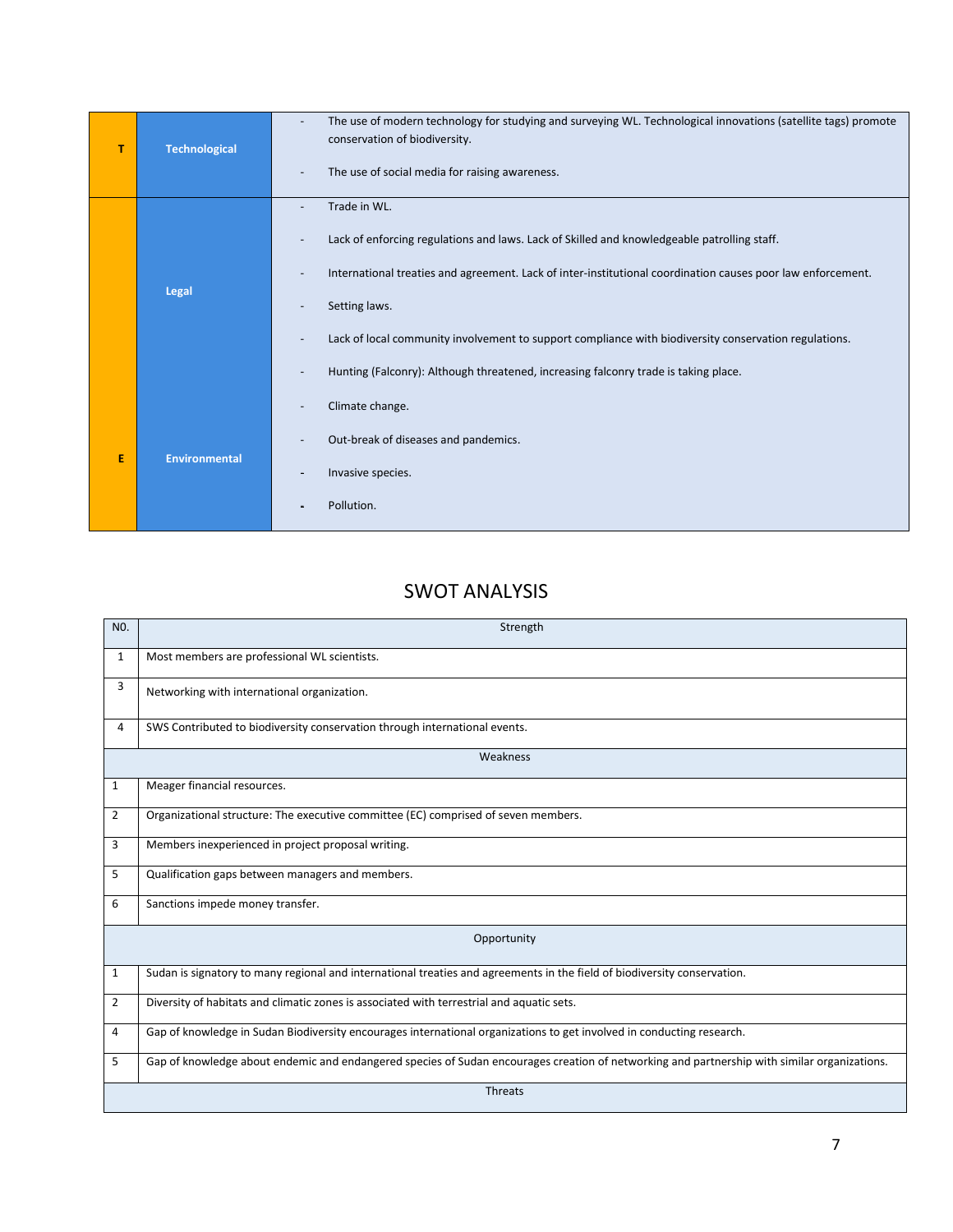|   | Climate Change.                                                                        |
|---|----------------------------------------------------------------------------------------|
|   | Low-income leads to unsustainable use of NR and emigration of qualified staff/experts. |
| 3 | Lack of co-ordination between relevant local organizations.                            |
| 4 | WL authority is a police force.                                                        |
|   | Lack of funding because sanctions impede money transfer through international system.  |
| 6 | Illegal WL trade, trafficking, and hunting                                             |

# Stakeholder analysis

| Stakeholder         | Interests                  |                                              | Expectations                 | Potential  | Ranking        |
|---------------------|----------------------------|----------------------------------------------|------------------------------|------------|----------------|
|                     |                            | Enforcement of WL laws                       | Participate in WL            |            |                |
|                     |                            |                                              | conservation and             |            |                |
|                     |                            | Provision of safety to visitors              | management                   |            | $\mathbf 1$    |
| <b>WCGA</b>         |                            | in PAs                                       |                              | Positive   |                |
|                     |                            |                                              |                              |            |                |
|                     |                            | $-$ Licensing and regulating safari          |                              |            |                |
|                     |                            | hunting                                      |                              |            |                |
|                     |                            | - Liaise with Travel                         | Development of WL laws       |            |                |
|                     |                            | agencies and NGOs                            | and policies Support and     | Positive   | $\mathbf 1$    |
|                     | <b>FMTAW</b>               |                                              | coordinate issues related to |            |                |
|                     |                            | - Reflects values of WL<br>through the media | environmental programs       |            |                |
|                     |                            |                                              |                              |            |                |
|                     |                            |                                              |                              |            |                |
|                     |                            | Provision of<br>$\overline{a}$               |                              |            |                |
|                     |                            | disease-free                                 |                              | Positive   |                |
| <b>HCENR</b>        |                            | certificates for                             | Supply data base for WL and  |            |                |
|                     | <b>FMAR</b>                | wild animals                                 | their habitat                |            | $\mathbf{1}$   |
|                     |                            | traded                                       |                              |            |                |
|                     |                            |                                              |                              |            |                |
|                     |                            | Monitoring                                   |                              |            |                |
|                     |                            | disease                                      |                              |            |                |
|                     |                            | outbreaks in                                 |                              |            |                |
|                     |                            | WL                                           |                              |            |                |
|                     |                            | Conduct                                      |                              |            |                |
|                     |                            | research                                     |                              |            |                |
|                     | <b>FMHE</b>                | - Provision of curriculum                    | -Training                    |            |                |
|                     |                            | Teaching, staff training                     |                              | Positive   | $\mathbf{1}$   |
|                     |                            | and development                              | -Awareness                   |            |                |
|                     |                            |                                              | -Research                    |            |                |
| International       | $=$                        | Provision of technical Support               |                              |            |                |
| Agencies and        |                            | and Training.                                | Supply data base for WL and  | Positive   | $\mathbf{1}$   |
| donors              |                            |                                              | their habitation in Sudan.   |            |                |
|                     |                            | - Provision of funds for research            |                              |            |                |
|                     |                            | projects                                     |                              |            |                |
|                     |                            |                                              | Stability of eco             |            |                |
| Local               |                            |                                              | system                       | Positive & | $\mathbf{1}$   |
| Communities         |                            | Involved in biodiversity conservation        |                              | Negative   |                |
|                     |                            |                                              | - Raising of Awareness       |            |                |
| <b>Farmer Union</b> | <b>Habitat destruction</b> |                                              | Minimize Habitat             | Negative   | $\overline{2}$ |
|                     |                            |                                              | destruction                  |            |                |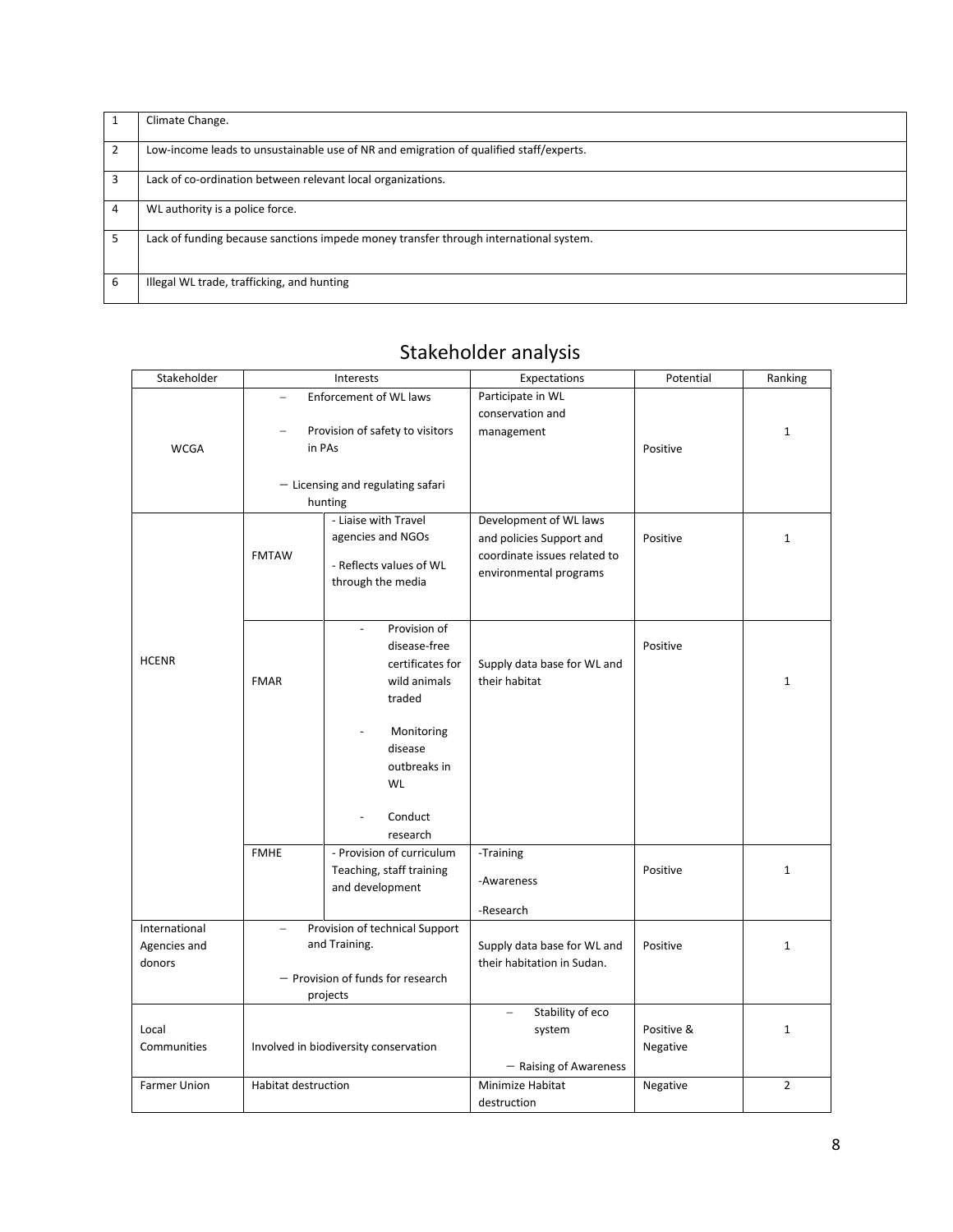| Nomad Union       | Livestock share resources with WL   | Seek alternative resources to          | Negative   | $\overline{2}$ |
|-------------------|-------------------------------------|----------------------------------------|------------|----------------|
|                   | species                             | reduce competition with WL             |            |                |
| Tourist agencies  | Tour operation and hunting          | Comply with WL laws and                | Positive & |                |
|                   |                                     | abide to national                      | negative   | $\overline{2}$ |
|                   |                                     | conservation regulation                |            |                |
| Extractive        | Habitat destruction, pollution, and | - Awareness                            |            |                |
| agencies (Mining) | poaching                            |                                        | Negative   | 4              |
|                   |                                     | - Assess the                           |            |                |
|                   |                                     | environmental                          |            |                |
|                   |                                     | impact                                 |            |                |
|                   |                                     |                                        |            |                |
|                   |                                     |                                        |            |                |
|                   |                                     | To produce funds                       |            |                |
|                   |                                     | and allocate                           |            |                |
| Related           |                                     | resources for                          |            |                |
| organization      |                                     | conservation                           | Positive   | 8              |
|                   | Partnership                         | projects                               |            |                |
|                   |                                     | $-$ Exchange                           |            |                |
|                   |                                     | experience,                            |            |                |
|                   |                                     | $-$ implement projects                 |            |                |
|                   |                                     | efficiently and                        |            |                |
|                   |                                     | enhance their                          |            |                |
|                   |                                     | financial strength                     |            |                |
| <b>NFC</b>        | Protection of WL                    | Support conservation                   | Positive   | $\overline{7}$ |
|                   |                                     | projects                               |            |                |
| Member of SWS     | Supporting conservation plan        | Implement,<br>$\overline{\phantom{a}}$ |            |                |
|                   |                                     | execute, and                           |            |                |
|                   |                                     | monitor                                |            |                |
|                   |                                     | development and                        | Positive   | 2              |
|                   |                                     | conservation                           |            |                |
|                   |                                     | project                                |            |                |
|                   |                                     | Training                               |            |                |
|                   |                                     |                                        |            |                |
| Poachers /        | Destruction and illegal trade in WL | Abide to bag<br>÷.                     |            |                |
| hunters           |                                     | limits and supply                      | Positive&  |                |
|                   |                                     | information on                         | Negative   | 9              |
|                   |                                     | WL                                     |            |                |
|                   |                                     | Awareness                              |            |                |

# Mission/Vision/Values

#### Vision

Our mission is to sustain wildlife species and their habitats through science-based management and conservation.

#### Vision

To be a leading organization in biodiversity conservation.

#### Values

- Transparency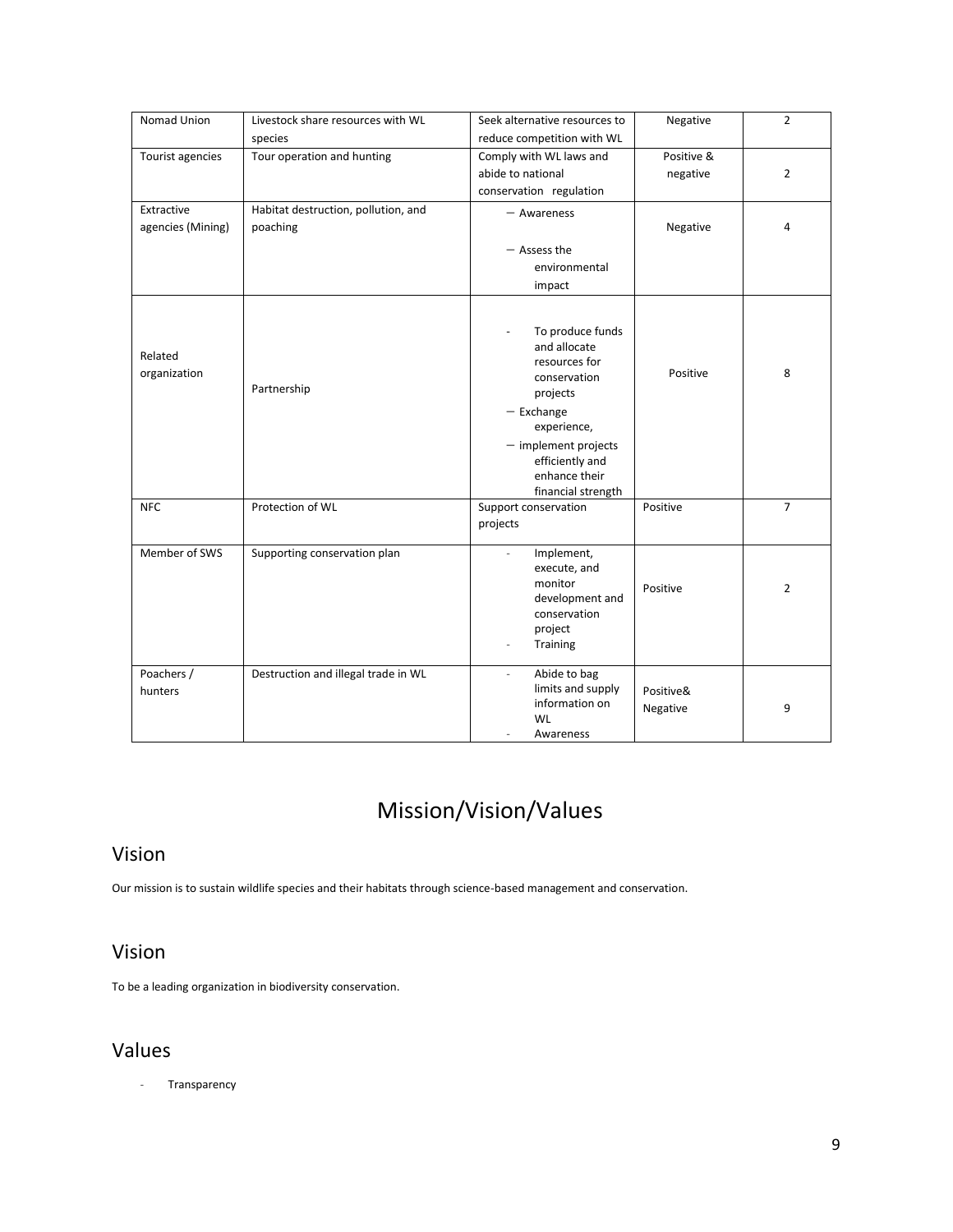- Respect ethics of Wildlife
- Commitment to SWS objectives and goals
- Collaboration and harmony
- **Honesty**
- Teamwork spirit

### Strategic principle

*Wildlife for human welfare*

### Strategic Goals, Objectives, and Outcomes

| Goal 1:                                                                                                                                                   |                                                            |                                                                        |  |  |  |  |  |  |  |
|-----------------------------------------------------------------------------------------------------------------------------------------------------------|------------------------------------------------------------|------------------------------------------------------------------------|--|--|--|--|--|--|--|
| Conserve and restore various wildlife species across their natural range and maintain genetic diversity for the benefit of present and future generation. |                                                            |                                                                        |  |  |  |  |  |  |  |
|                                                                                                                                                           | Objectives                                                 | Outcomes                                                               |  |  |  |  |  |  |  |
| 1.                                                                                                                                                        | Determine the Taxa and number of endemic                   | Taxa and number of endemic and endangered species are known.<br>$\sim$ |  |  |  |  |  |  |  |
|                                                                                                                                                           | and endangered species.                                    | Conservation priorities identified.                                    |  |  |  |  |  |  |  |
|                                                                                                                                                           |                                                            |                                                                        |  |  |  |  |  |  |  |
| 2.                                                                                                                                                        | Adopt MEES.                                                | MP developed for each species studied.                                 |  |  |  |  |  |  |  |
| Goal 2:                                                                                                                                                   |                                                            |                                                                        |  |  |  |  |  |  |  |
|                                                                                                                                                           |                                                            |                                                                        |  |  |  |  |  |  |  |
|                                                                                                                                                           | conserve, protect and restore habitats                     |                                                                        |  |  |  |  |  |  |  |
|                                                                                                                                                           | Objectives                                                 | Outcomes                                                               |  |  |  |  |  |  |  |
|                                                                                                                                                           |                                                            | Declaration of new IBA.                                                |  |  |  |  |  |  |  |
| 1.                                                                                                                                                        | Establish and protect public lands                         | PAs are maintained.                                                    |  |  |  |  |  |  |  |
|                                                                                                                                                           |                                                            |                                                                        |  |  |  |  |  |  |  |
| 2.                                                                                                                                                        | Determine the status and trend of WL habitat               | Habitat destruction reduced                                            |  |  |  |  |  |  |  |
|                                                                                                                                                           |                                                            |                                                                        |  |  |  |  |  |  |  |
|                                                                                                                                                           |                                                            |                                                                        |  |  |  |  |  |  |  |
| 3.                                                                                                                                                        | Setting Conservation and Management                        | Conservation and MP developed in specific areas.                       |  |  |  |  |  |  |  |
|                                                                                                                                                           | targets in specific areas                                  |                                                                        |  |  |  |  |  |  |  |
|                                                                                                                                                           |                                                            |                                                                        |  |  |  |  |  |  |  |
| 4.                                                                                                                                                        | Restoring and connecting landscapes                        | Animal movement across habitats secured<br>$\equiv$                    |  |  |  |  |  |  |  |
|                                                                                                                                                           |                                                            |                                                                        |  |  |  |  |  |  |  |
| Goal 3:                                                                                                                                                   |                                                            |                                                                        |  |  |  |  |  |  |  |
|                                                                                                                                                           | SWS aims to promote and enhance ecosystems sustainability. |                                                                        |  |  |  |  |  |  |  |
|                                                                                                                                                           | Objectives                                                 | Outcomes                                                               |  |  |  |  |  |  |  |
| 1.                                                                                                                                                        | Strengthening NR stewardship.                              | Long-term sustainability and persistence of an ecosystems' function.   |  |  |  |  |  |  |  |
| 2.                                                                                                                                                        | Determine the causes of ecosystem                          | Resources are sustained and not being depleted                         |  |  |  |  |  |  |  |
|                                                                                                                                                           | degradation in Pas                                         |                                                                        |  |  |  |  |  |  |  |
|                                                                                                                                                           |                                                            | Human benefit from the ecological services                             |  |  |  |  |  |  |  |
|                                                                                                                                                           |                                                            |                                                                        |  |  |  |  |  |  |  |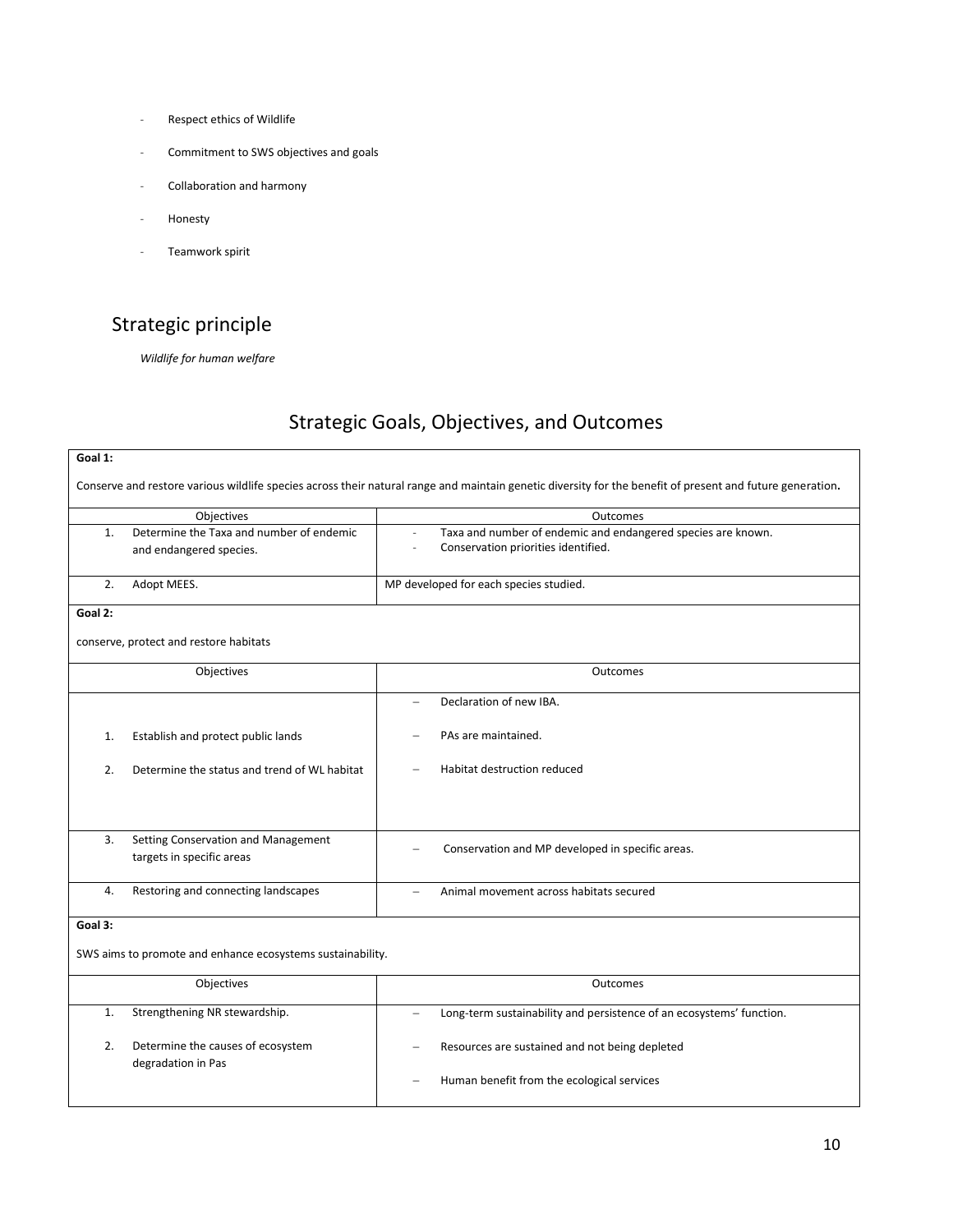|         | Management of rangeland across all partner<br>communities                                                                                                           | Enhance conservation of WL habitat and sustain ecosystem functioning. |
|---------|---------------------------------------------------------------------------------------------------------------------------------------------------------------------|-----------------------------------------------------------------------|
| Goal 4: |                                                                                                                                                                     |                                                                       |
|         | Increasing Organizational Capacity and Leveraging Communications                                                                                                    |                                                                       |
|         | <b>Objectives</b>                                                                                                                                                   | Outcomes                                                              |
|         | 1. Work with five new partners in Sudan and<br>beyond.                                                                                                              | New partners.                                                         |
| 2.      | Develop a peer-to-peer learning program and<br>formalize three agreements with academic<br>and scientific institutions to ease research in<br>holistic conservation | Holistic scientific research on wildlife conservation.                |
| 3.      | Enhance institutional partnerships with<br>government authorities in Sudan.                                                                                         | Cooperation with Sudanese government authorities.                     |
| 4.      | Achieve broad community interrelation level<br>action to support biodiversity conservation                                                                          | Biodiversity conservation supported.                                  |

# Operation Plan

|                                                         |                                                                                                                    | Goal 1: Conserve and Restore various wildlife species across their natural ranges and maintain genetic diversity for the benefit of present and future generations |                                                                                                              |                                                                                                                                       |                    |      |      |      |      |                                                                                                                                                                  |
|---------------------------------------------------------|--------------------------------------------------------------------------------------------------------------------|--------------------------------------------------------------------------------------------------------------------------------------------------------------------|--------------------------------------------------------------------------------------------------------------|---------------------------------------------------------------------------------------------------------------------------------------|--------------------|------|------|------|------|------------------------------------------------------------------------------------------------------------------------------------------------------------------|
| Objectives                                              | Outcomes                                                                                                           | Key Performance<br>Indicators (KPIs)                                                                                                                               | Actions                                                                                                      | Responsibility                                                                                                                        | <b>Time Frames</b> |      |      |      |      | Major Risks and<br><b>Key Assumptions</b>                                                                                                                        |
|                                                         |                                                                                                                    |                                                                                                                                                                    |                                                                                                              |                                                                                                                                       | 2022               | 2023 | 2024 | 2025 | 2026 |                                                                                                                                                                  |
| 1. Protect Current<br>WL areas and<br>declare new sites | Declaration of<br>new sites.<br>- PAs are<br>maintained.<br>- PAs habitat and<br>sites are revised                 | - No. habitat in PAs<br>and sites revised;<br>no. new PAs<br>established<br>-Increase in<br>population<br>number of species<br>in PAs                              | -Current status of<br>PAs analyzed.<br>-Adopt MP and<br>proclaim new<br>PAs.                                 | Research &<br>publication office                                                                                                      | $\pmb{\times}$     | X    | x    | x    | X    | Natural hazards<br>Severity issues<br>-Lack of securing<br>project funding<br>-Lack of<br>community<br>interaction with<br>projects<br>-Land tenure<br>conflicts |
|                                                         |                                                                                                                    | Goal 2: SWS aims to ensure effective conservation through action and advocacy of the most important sites and habitats                                             |                                                                                                              |                                                                                                                                       |                    |      |      |      |      |                                                                                                                                                                  |
| Strengthening NR                                        | Sustainability and<br>persistence of<br>ecosystem<br>functions.<br>-NR are sustained<br>-Human benefit<br>from the | -Percentage of<br>increase in<br>vegetation cover.<br>-Proportion of<br>community<br>participating<br>-Percentage of                                               | -Conduct<br>ecological and<br>social studies<br>-Conduct training<br>for local<br>communities<br>-Conduct NR | <b>Ecological studies</b><br>by Research &<br>publication office;<br>Training &<br>campaign done by<br>Training &<br>awareness office | x                  | x    | x    |      |      |                                                                                                                                                                  |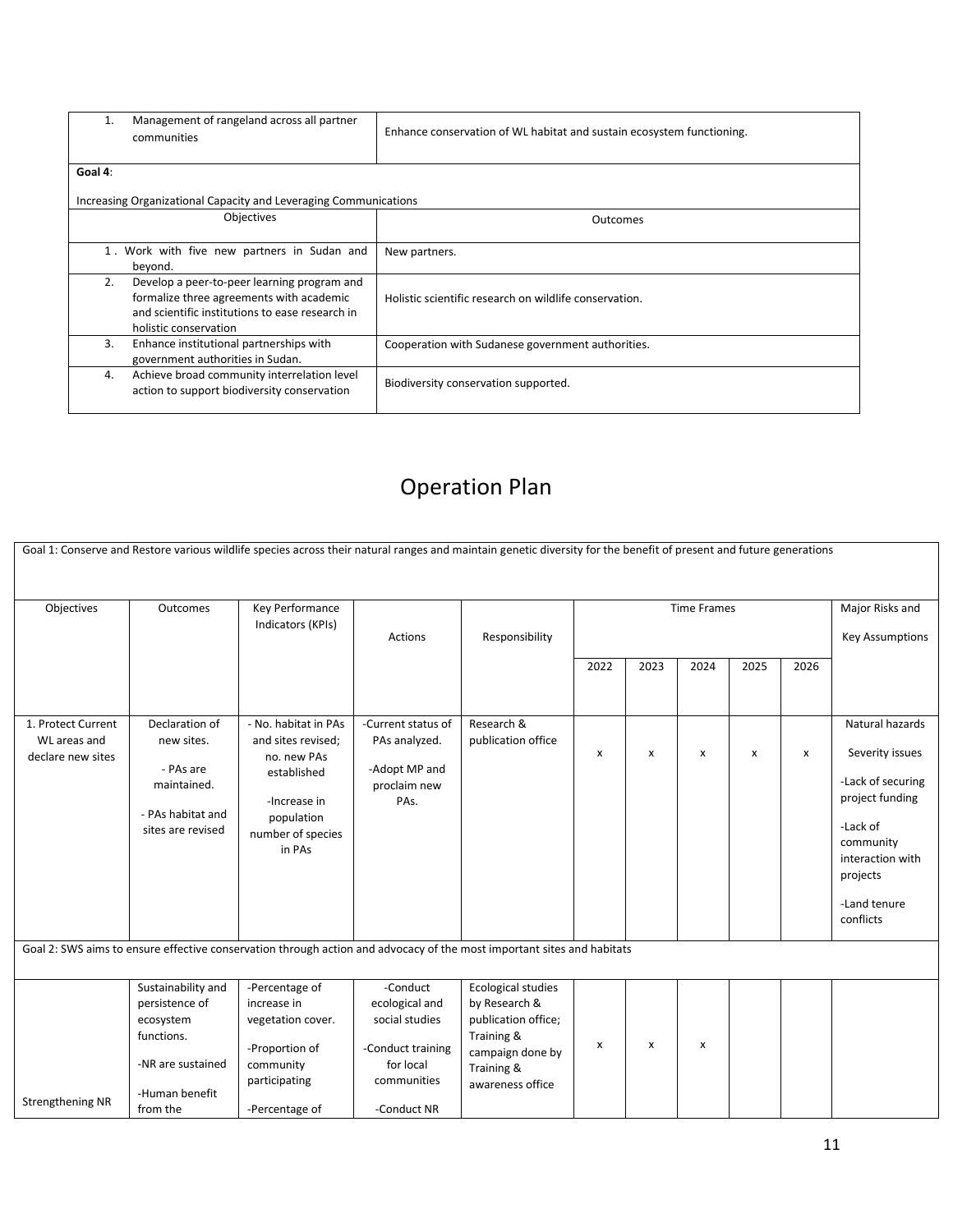| stewardship.                                                                                                                                                                                     | ecological<br>services<br>-WL and their<br>Ecosystem are<br>saved                                                                    | increase in species<br>diversity.                               | awareness<br>campaigns for<br>stakeholders   |                                             |                    |              |   |                           |   |  |
|--------------------------------------------------------------------------------------------------------------------------------------------------------------------------------------------------|--------------------------------------------------------------------------------------------------------------------------------------|-----------------------------------------------------------------|----------------------------------------------|---------------------------------------------|--------------------|--------------|---|---------------------------|---|--|
| Work with at least<br>five new partners                                                                                                                                                          | New partners:<br>local partners<br>help in awareness<br>campaign;<br>international<br>partners help in<br>biodiversity<br>assessment | Number of<br>partners involved.                                 | Agreements with<br>new partners.             | <b>Public Relation</b><br>Office.           |                    |              | x | $\boldsymbol{\mathsf{x}}$ | x |  |
| Develop a peer-to-<br>peer learning<br>program and<br>formalize three<br>agreements with<br>academic and<br>scientific<br>institutions to<br>facilitate holistic<br>research in<br>conservation. | Research projects<br>developed.                                                                                                      | Number of<br>research projects<br>developed and<br>implemented. | Conduct learning<br>program and<br>research. | Research &<br>publication Office            | $\pmb{\mathsf{x}}$ | $\pmb{\chi}$ | X |                           |   |  |
| Initiate<br>institutional<br>partnerships with<br>government<br>authorities in<br>Sudan.                                                                                                         | Capacity building                                                                                                                    | Number of<br>partners                                           | Enhance<br>institutional<br>partnerships     | Research & Public<br><b>Relation Office</b> | $\pmb{\times}$     | X            |   |                           |   |  |

# Alignment with Birdlife International

|                                                                                                                                                                     |                                |                                                     | <b>Strategic Pillars</b>                                           | <b>Global Programmes</b>                                 |                          |                         |         |        |                   |                   |                                |                      |                         |
|---------------------------------------------------------------------------------------------------------------------------------------------------------------------|--------------------------------|-----------------------------------------------------|--------------------------------------------------------------------|----------------------------------------------------------|--------------------------|-------------------------|---------|--------|-------------------|-------------------|--------------------------------|----------------------|-------------------------|
| <b>Strategic Goal</b>                                                                                                                                               | Pillar<br>species<br>H<br>save | Conserve<br>pue<br>Pillar 2:<br>ᡖ<br>intat<br>sites | susta in a bility<br>encourage<br>ecological<br>Pillar<br>$\omega$ | Pillar 4:<br>Empower<br>people for<br>positive<br>change | Preventing<br>extinction | <b>BAs</b><br>⊗<br>KBAs | Elyways | Marine | Forest<br>of Hope | change<br>Climate | Ę<br>axive<br>species<br>alien | empowerment<br>Local | development<br>Capacity |
| Conserve and restore<br>various wildlife<br>species across their<br>natural ranges and<br>maintain genetic<br>diversity for the<br>benefit of present<br>and future | x                              | x                                                   |                                                                    |                                                          | x                        | x                       | x       | x      | x                 | X                 | x                              |                      |                         |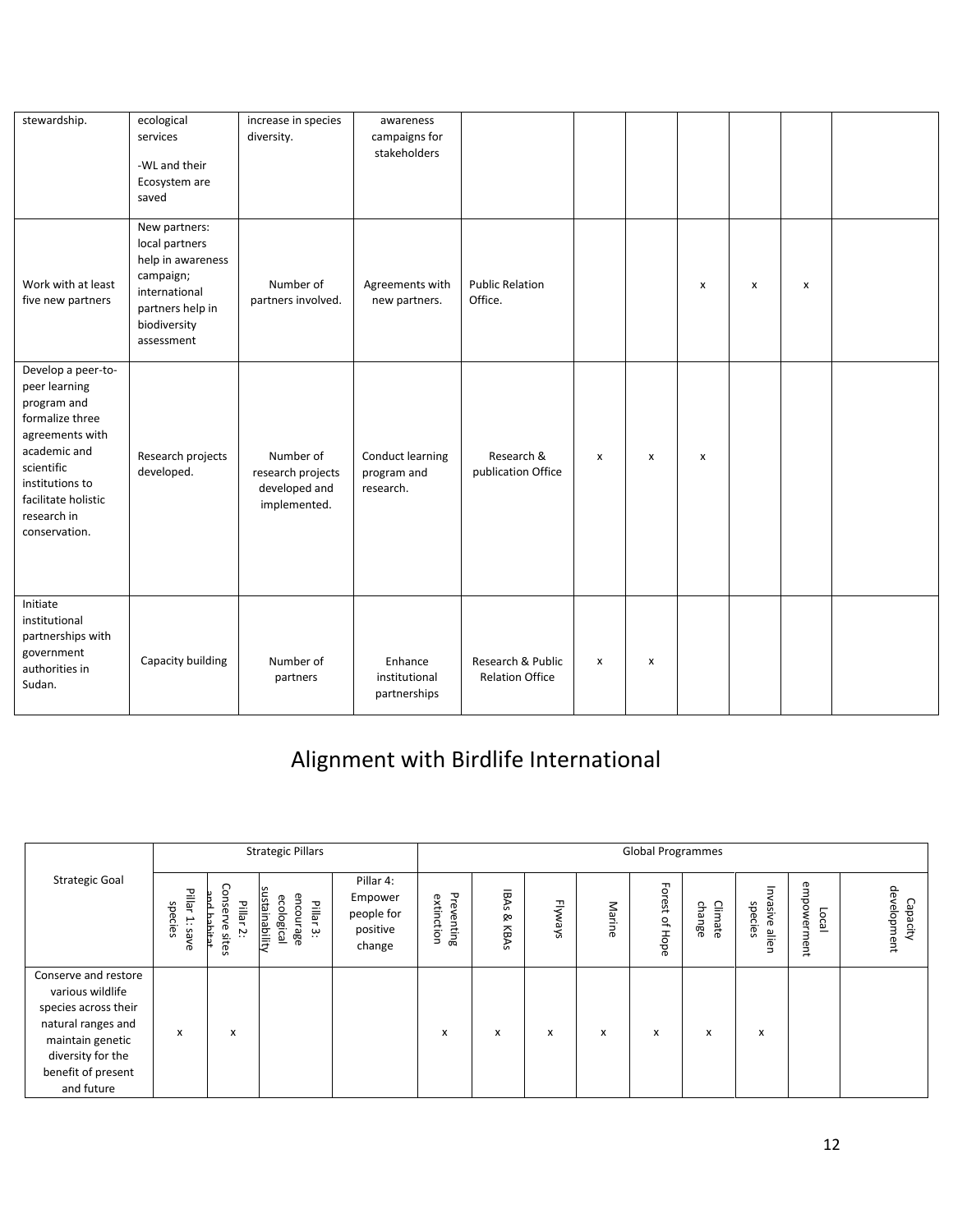| generations                                                                                                                       |   |   |   |   |   |   |   |   |   |   |   |
|-----------------------------------------------------------------------------------------------------------------------------------|---|---|---|---|---|---|---|---|---|---|---|
| SWS aims to ensure<br>effective<br>conservation,<br>through action and<br>advocacy of the most<br>important sites and<br>habitats | X |   |   | x | X |   | x | x | x | x | x |
| SWS aims to promote<br>and enhance<br>ecosystems<br>sustainability                                                                |   | X |   |   |   |   | X |   |   | X | x |
| Increasing<br>organizational<br>capacity and<br>leveraging<br>communications                                                      |   |   | x | x | X | X | x |   | X | x | x |

# Resourcing plan for actions

|                                                     |       | 2022     |           |                          | 2023                                       |                                   |            |                                     | 2024                                    |                     |                                    |                    | 2025                                                                                                     |                                                           |         |                                              | 2026                  |                                      |                                                            |
|-----------------------------------------------------|-------|----------|-----------|--------------------------|--------------------------------------------|-----------------------------------|------------|-------------------------------------|-----------------------------------------|---------------------|------------------------------------|--------------------|----------------------------------------------------------------------------------------------------------|-----------------------------------------------------------|---------|----------------------------------------------|-----------------------|--------------------------------------|------------------------------------------------------------|
| Actions                                             | Human | Material | Financial | Human                    | Material                                   | financial                         |            | Human                               | Material                                |                     | Financial                          | Human              | Material                                                                                                 | Financial                                                 |         | Human                                        | Material              |                                      | Financial                                                  |
| Conduct seasonal<br>targeted sites<br>counts in the |       |          |           | Members & Partners<br>E) | GPS unit, Binoculars,<br>Telescopes, Field | Accountant Salary,<br>Incentives, | Accountant | Members & Partners<br>$\widehat{A}$ | Traps, Plant press,<br>Rented vehicles, |                     | Accountant Salary<br>Incentives,   | Members & Partners | GPS unit, Binoculars,<br>Traps, Plant press,<br>Telescopes, Field<br>Rented vehicles,<br>guides, Cameras | accountant Salary,<br>cost of car rent<br>Incentive,      |         | Members & Partners<br>$\widehat{\mathbf{e}}$ | GIS hardware,         | Executive Director<br><b>A</b> leles | members & partners,<br>accountant salary<br>Incentives for |
| Networking on EES                                   |       |          |           | Secretary                |                                            |                                   | members    | 2 modeling                          | Workstation                             | Salary of Secretary | modeling members<br>Incentives for | N<br>modeling      | Multimedia, camera<br>Workstation                                                                        | modeling members<br>Salary of Secretary<br>Incentives for | members | 2 modeling                                   | GIS,<br>projector     | Salary of Secretary                  | modeling members<br>Incentives for                         |
| conservation<br>MP for<br>Adopt                     |       |          |           | 5 experts                | Stationery<br>Laptop,                      | Incentives for<br>experts         |            | 5 experts                           | Stationery<br>Laptop,                   |                     | Incentives for<br>experts          | UП<br>experts      | Stationery<br>Laptop,                                                                                    | Incentives for<br>experts                                 |         | 5 experts                                    | Stationery<br>Laptop, |                                      | Incentives for<br>experts                                  |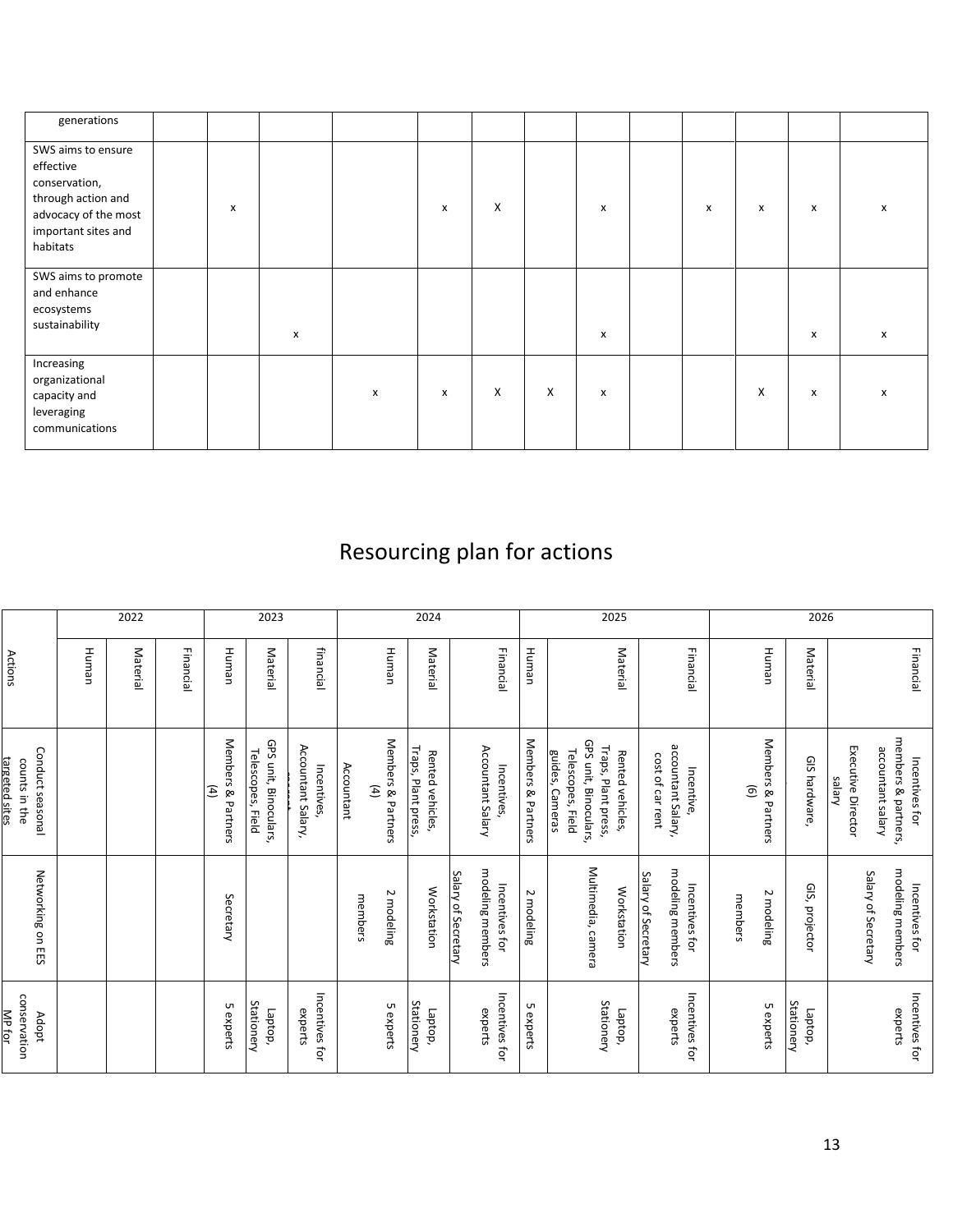| Current status<br>analyzed<br>of PAs                                 |              |                                                             |                                                      | 5 experts     | Stationery<br>Laptop,                                                                                       | Incentives for<br>experts                            | 5 experts     | Stationery<br>Laptop,                                                                                 | Incentives for<br>experts                            | 5 experts     | Stationery<br>Laptop,                                                                                 | Incentives for<br>experts                             | 5 experts | Stationery<br>Laptop, | Incentives for<br>experts |
|----------------------------------------------------------------------|--------------|-------------------------------------------------------------|------------------------------------------------------|---------------|-------------------------------------------------------------------------------------------------------------|------------------------------------------------------|---------------|-------------------------------------------------------------------------------------------------------|------------------------------------------------------|---------------|-------------------------------------------------------------------------------------------------------|-------------------------------------------------------|-----------|-----------------------|---------------------------|
| of PAs analyzed<br>Current status                                    |              |                                                             |                                                      | 3 experts     | Stationery<br>Laptop,                                                                                       | SWS & partners                                       |               |                                                                                                       |                                                      |               |                                                                                                       |                                                       |           |                       |                           |
| proclamation of<br>Facilitate<br>new PAs                             |              |                                                             |                                                      |               |                                                                                                             |                                                      | 3 experts     | Laptop, Stationery                                                                                    | Incentives for<br>experts                            | 3 experts     |                                                                                                       | Incentives for<br>organizers &<br>workshop<br>exnerts |           |                       |                           |
| Conduct ecological and social studies                                |              |                                                             |                                                      | 4 field staff | Stationary, Rented vehicles, Traps, Plant press, GPS<br>unit, Binoculars, Telescopes, Field guides, Cameras | Incentives for experts cost of rented vehicles       | 4 field staff | Stationary, Traps, Plant press, GPS unit, Binoculars,<br>Telescopes, Field guides, Cameras Stationery | Incentives for experts cost of rented vehicles       | 4 field staff | Stationary, Traps, Plant press, GPS unit, Binoculars,<br>Telescopes, Field guides, Cameras Stationery | Incentives for experts & cost of rented car           |           |                       |                           |
| Conduct training for local<br>communities                            | 4 volunteers | Stationary, Laptop, Projector,<br>one vehicle, Field guides | Incentives for<br>volunteers                         | 4 volunteers  | Stationary, Laptop, Projector,<br>camera,<br>Field                                                          | Incentives for<br>volunteers                         | 4 volunteers  | Stationary, Laptop, Projector,<br>rented vehicles,                                                    | Incentives for<br>volunteers                         |               |                                                                                                       |                                                       |           |                       |                           |
| Conduct Natural resources<br>awareness campaigns for<br>stakeholders | 4 volunteers | Stationary, Laptop, Projector,<br>one vehicle, Field guides | Incentives for volunteers, cost of<br>rented vehicle | 4 volunteers  | Stationary, Laptop, Projector,<br>one vehicle, Field guides                                                 | Incentives for volunteers, cost of<br>rented vehicle | 4 volunteers  | Stationary, Laptop, Projector,<br>rented vehicles, Field guides,                                      | Incentives for volunteers, cost of<br>rented vehicle |               |                                                                                                       |                                                       |           |                       |                           |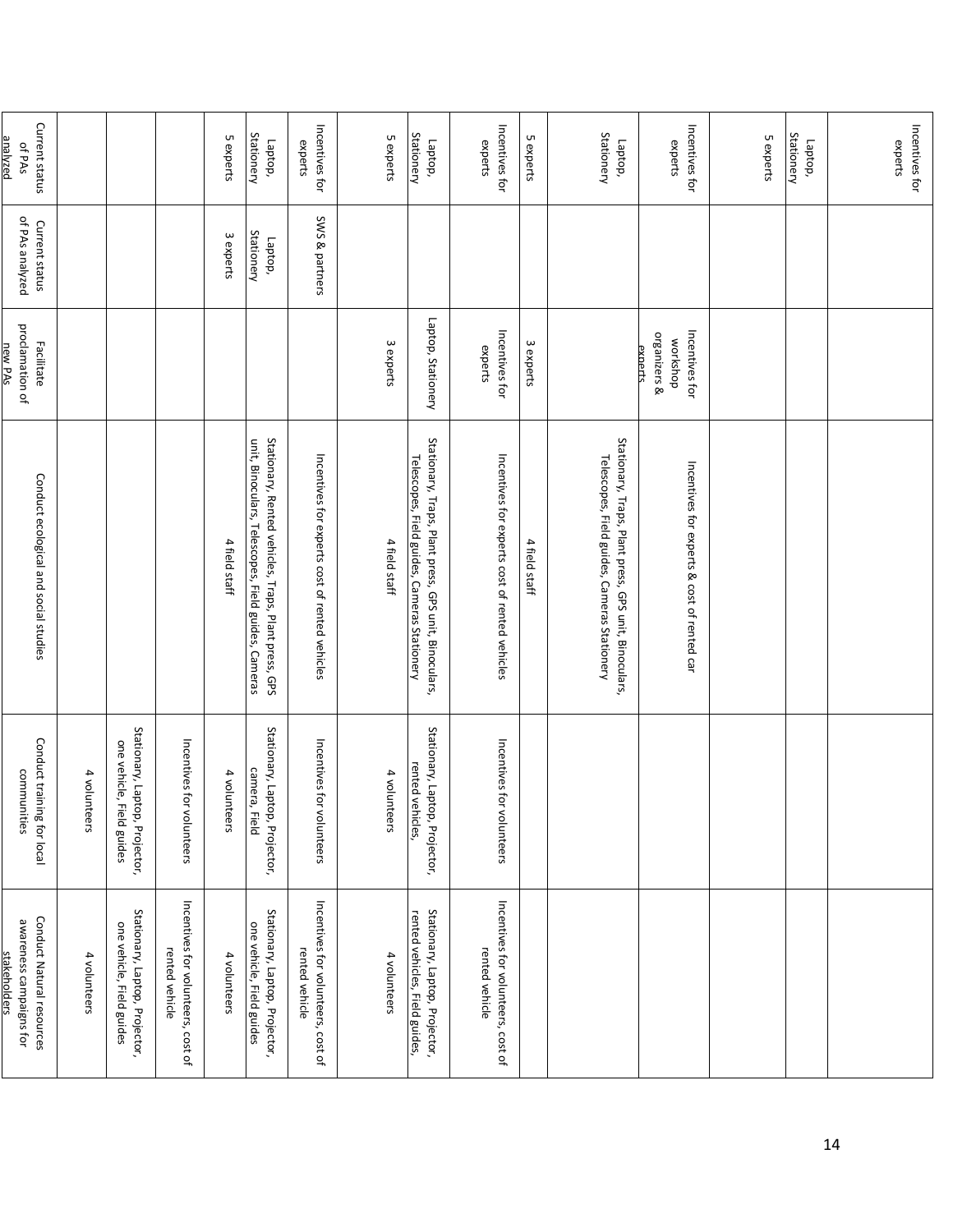| Agreements with new<br>partners          | 5                                                                                             | Cost of car rent, catering                                          | 5                                                                | Cost of car rent, catering |  |  |  |  |  |
|------------------------------------------|-----------------------------------------------------------------------------------------------|---------------------------------------------------------------------|------------------------------------------------------------------|----------------------------|--|--|--|--|--|
| Conduct learning program and<br>research | One expert, ten trainees                                                                      | Projector, Stationary, Flip-<br>board, Pens                         | days, Cost of contracted expert<br>Cost of conference hall for 4 |                            |  |  |  |  |  |
| Enhance institutional partnerships       | WCGA, Range and Pasture, PPD, Electricity Co,<br>25 individuals from partners, including FNC, | Stationary, multimedia, camera, laptop,<br><b>Brochures for SWS</b> | Cost of workshop hall, catering                                  |                            |  |  |  |  |  |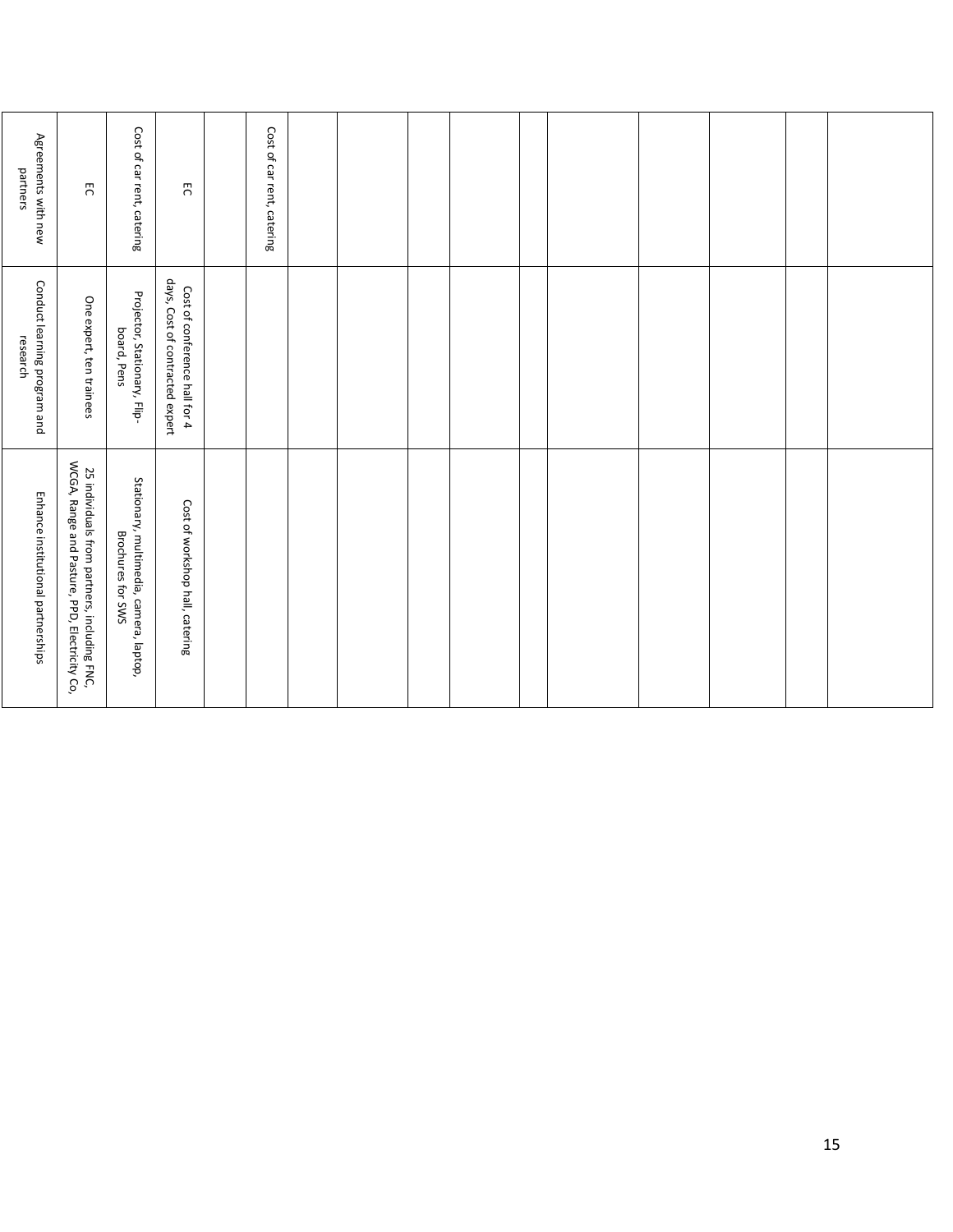# Financial Summary

| <b>INCOME</b>               | 2022 BASELINE | 2023         | 2024          | 2025        | 2026         | <b>Notes (related to KPIs)</b> |
|-----------------------------|---------------|--------------|---------------|-------------|--------------|--------------------------------|
| <b>Restricted donations</b> | \$95,000      | 0            | 0             | 0           | 0            |                                |
| Unrestricted donations      | \$10,000      | $\mathbf 0$  | 0             | 0           | 0            |                                |
| Legacies                    | 0             | $\mathbf 0$  | 0             | 0           | 0            |                                |
| Membership                  | \$200         | \$400        | \$600         | \$600       | \$600        |                                |
| Merchandise/Trading         | \$100         | \$100        | \$150         | \$150       | \$ 200       |                                |
| Grants                      | 0             | 0            | 0             | 0           | 0            |                                |
| Other                       | 0             | 0            | 0             | 0           | $\mathsf{O}$ |                                |
| <b>Total income</b>         | \$105,300     | \$500        | \$750         | \$750       | \$800        |                                |
| <b>EXPENDITURE</b>          | 2022 BASELINE | 2023         | 2024          | 2025        | 2026         | <b>Notes (related to KPIs)</b> |
| Employee costs              | \$30000       | \$90000      | \$80000       | \$70000     | \$60000      |                                |
| Office expenses             | \$7000        | \$10000      | \$16000       | \$10000     | \$6000       |                                |
| Project expenses            | \$20000       | \$ 25000     | \$20000       | \$15000     | \$10000      |                                |
| Overheads                   | \$10000       | \$9000       | \$10000       | \$5000      | \$2000       |                                |
| Other costs                 | 0             | 0            | 0             | $\mathbf 0$ | 0            |                                |
| <b>Total costs</b>          | \$67000       | \$134000     | \$126000      | \$100000    | \$78000      |                                |
| Surplus/loss                | $$$ (38300) S | \$(133500) L | \$ (125250) L | \$(99250) L | \$(77200) L  |                                |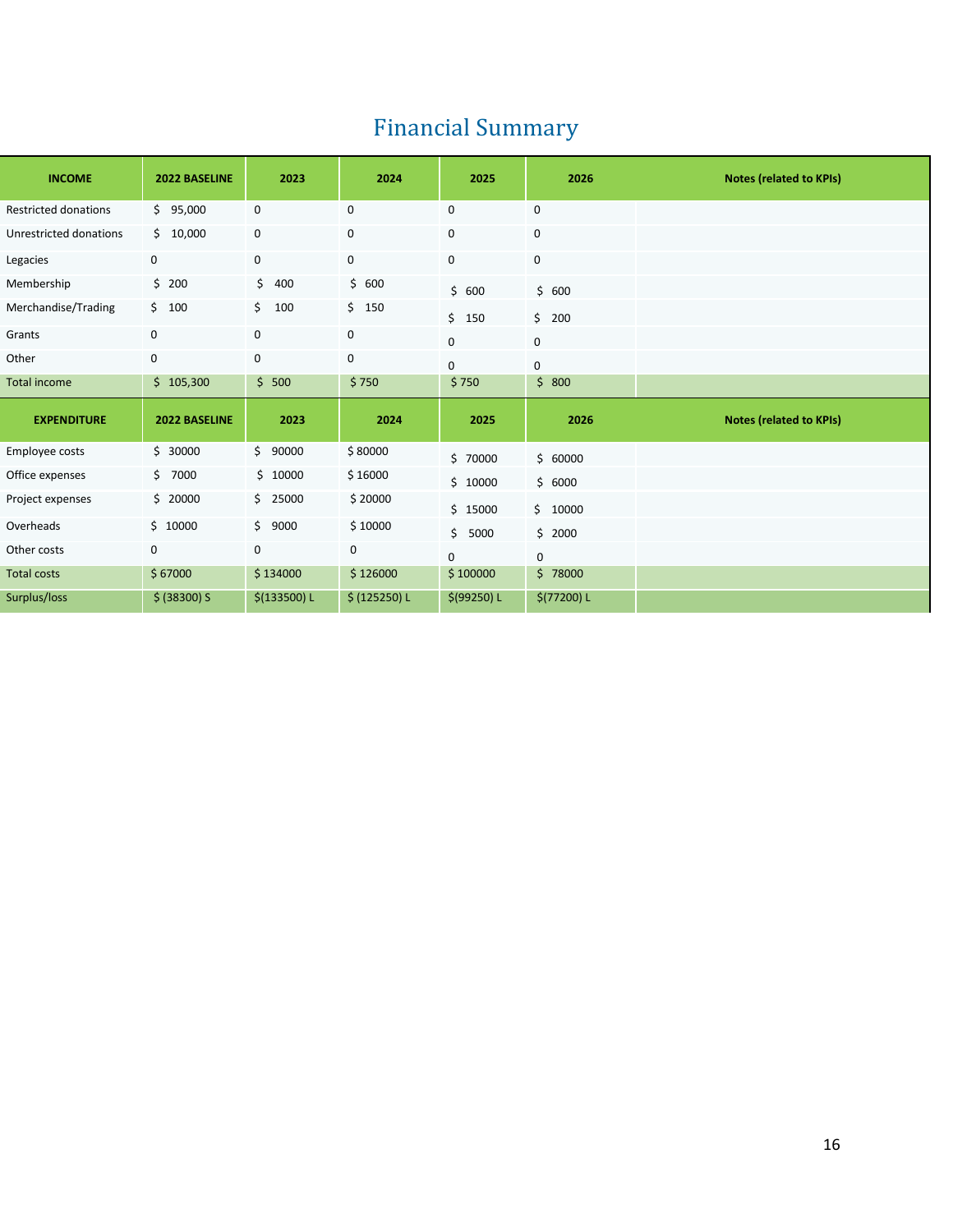## Organizational Structure

**Organogram of the SWS:** Presently, there are three vacant posts; the Executive Director, the Secretary and the Accountant. Due to financial constraints, the society employed temporary a single person to do all the jobs. The employee is doing fine, but there is much pressure on him.